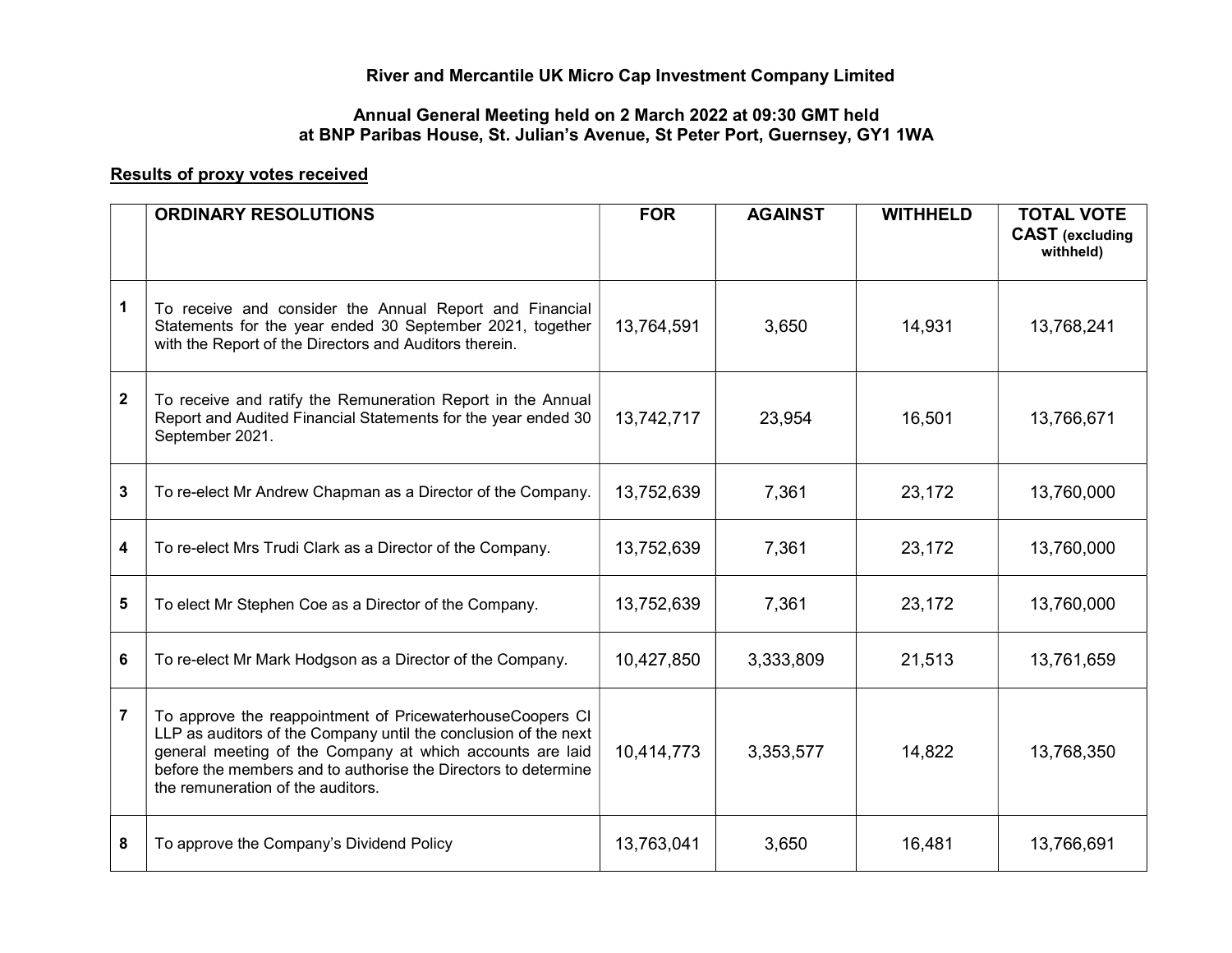|   | <b>SPECIAL BUSINESS - ORDINARY RESOLUTION</b>                                                                                                                                                                                                                                                                                                                                                                                                                                                                                                                                                                                                                                                                                                                                                                                                                                                                                                                                                                                                                                                                                                                                                                                                                                                                                                                                                                                    | <b>FOR</b> | <b>AGAINST</b> | <b>WITHHELD</b> | <b>TOTAL</b><br><b>VOTE CAST</b><br>(excluding<br>withheld) |
|---|----------------------------------------------------------------------------------------------------------------------------------------------------------------------------------------------------------------------------------------------------------------------------------------------------------------------------------------------------------------------------------------------------------------------------------------------------------------------------------------------------------------------------------------------------------------------------------------------------------------------------------------------------------------------------------------------------------------------------------------------------------------------------------------------------------------------------------------------------------------------------------------------------------------------------------------------------------------------------------------------------------------------------------------------------------------------------------------------------------------------------------------------------------------------------------------------------------------------------------------------------------------------------------------------------------------------------------------------------------------------------------------------------------------------------------|------------|----------------|-----------------|-------------------------------------------------------------|
| 9 | THAT the Company be, and is hereby authorised, conditional on<br>the Ordinary Shares remaining traded on the main market of the<br>London Stock Exchange plc, to make market purchases (as that<br>term is defined in the Companies (Guernsey) Law, 2008, as<br>amended) of its own redeemable ordinary shares of no par value<br>("Ordinary Shares") which may be cancelled or held as treasury<br>shares, provided that:<br>the maximum number of Ordinary Shares that may<br>$\vert \vert$<br>be purchased under this authority is 5,081,303<br>Ordinary Shares (or, if less, 14.99% of the<br>aggregate number of Ordinary Shares in issue as at<br>the date of passing of this resolution);<br>the minimum price which may be paid for an<br>ii)<br>Ordinary Share is £0.01;<br>iii) the maximum price which may be paid for an<br>Ordinary Share is not more than an amount equal<br>to the higher of (a) 105 per cent. above the average<br>of the closing price of the Company's Ordinary<br>Shares as derived from the London Stock Exchange<br>Daily Official List for the five business days<br>immediately preceding the day on which such share<br>is contracted to be purchased; and (b) the higher of<br>the price of the last independent trade and the<br>highest current independent bid as stipulated by<br>Regulatory<br>Commission-adopted<br>Technical<br>Standards pursuant to article 5(6) of the Market | 13,760,375 | 7,975          | 14,822          | 13,768,350                                                  |
|   | Abuse Regulation.<br>This authority will expire upon the date of the next Annual<br>General Meeting of the Company, unless previously renewed,<br>varied or revoked by the Company in general meeting.                                                                                                                                                                                                                                                                                                                                                                                                                                                                                                                                                                                                                                                                                                                                                                                                                                                                                                                                                                                                                                                                                                                                                                                                                           |            |                |                 |                                                             |